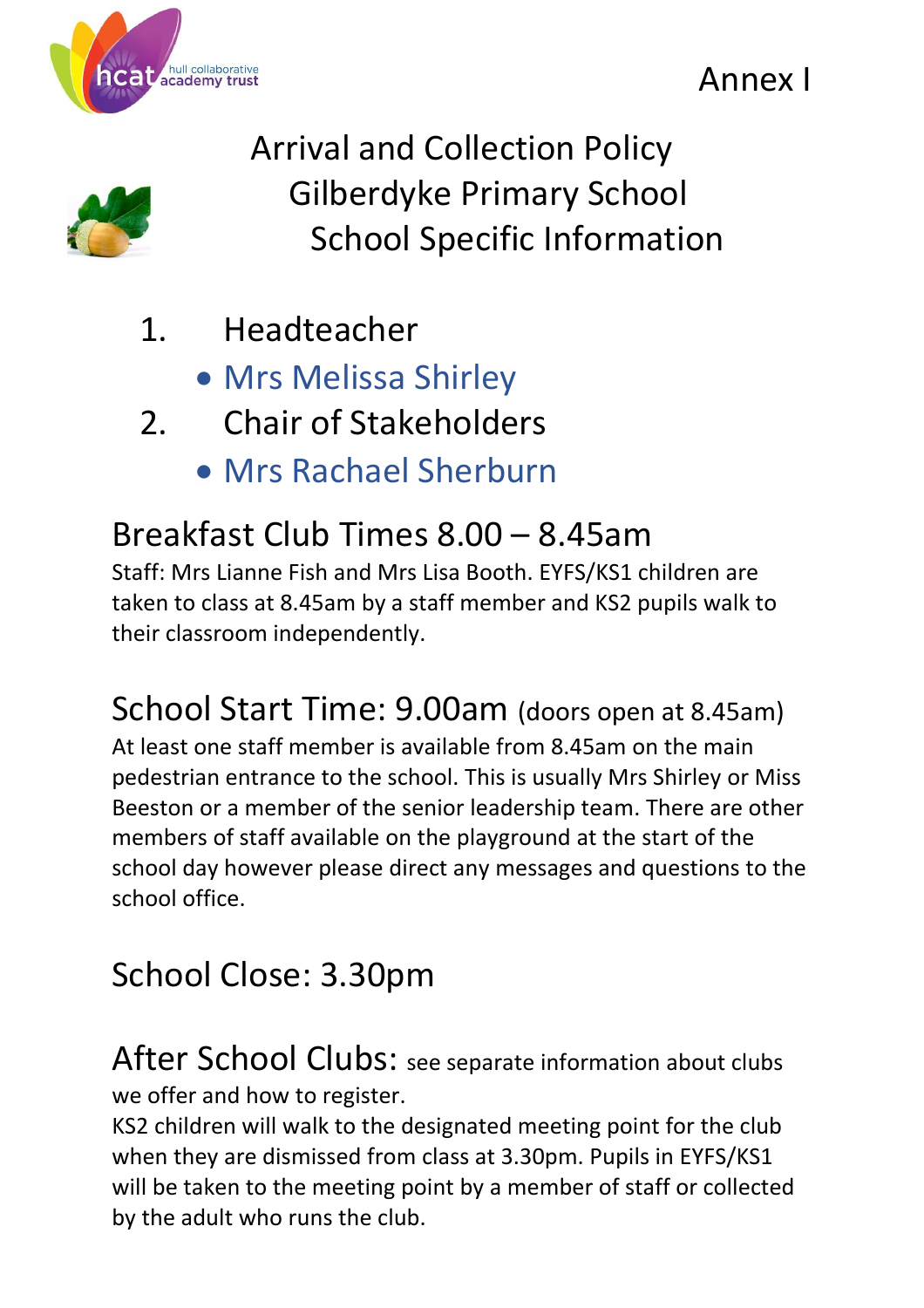|                                | <b>Section</b> |                                       |
|--------------------------------|----------------|---------------------------------------|
|                                | <b>Applies</b> | <b>Other Information</b>              |
| <b>Introduction</b>            |                |                                       |
| <b>Purpose:</b>                | $\sqrt{}$      |                                       |
| $Aim(s)$ :                     | $\sqrt{}$      |                                       |
| <b>Wider Trust aims/ethos:</b> | $\sqrt{ }$     |                                       |
| <b>Consultation:</b>           | $\sqrt{ }$     |                                       |
| <b>Sources and references:</b> | N/A            |                                       |
| Principles/values:             | $\sqrt{2}$     |                                       |
|                                |                |                                       |
| <b>Procedures</b>              |                |                                       |
| <b>Definition:</b>             | $\sqrt{}$      |                                       |
| <b>Equality Impact:</b>        | $\sqrt{}$      |                                       |
| Health and safety:             | $\sqrt{}$      |                                       |
| <b>Teaching:</b>               | N/A            |                                       |
| Organisation:                  | $\sqrt{}$      | For Trust wide use.                   |
| Homework/parent partnership:   | N/A            |                                       |
| <b>Resources:</b>              | No             |                                       |
| Monitoring and evaluation:     | $\sqrt{ }$     |                                       |
|                                |                |                                       |
| <b>Policy Key Information</b>  | <b>Date</b>    | <b>Other Information</b>              |
| <b>Owned By</b>                |                | Suzanne Wilson                        |
| <b>Original date</b>           | March          |                                       |
|                                | 2016           |                                       |
| <b>Approved By</b>             |                | Date approved by operations committee |
| <b>Review Schedule</b>         | Feb            |                                       |
|                                | 2021           |                                       |
| <b>Amended dates</b>           | March          |                                       |
|                                | 2019           |                                       |
| <b>Minimum Review date</b>     | 2 years        |                                       |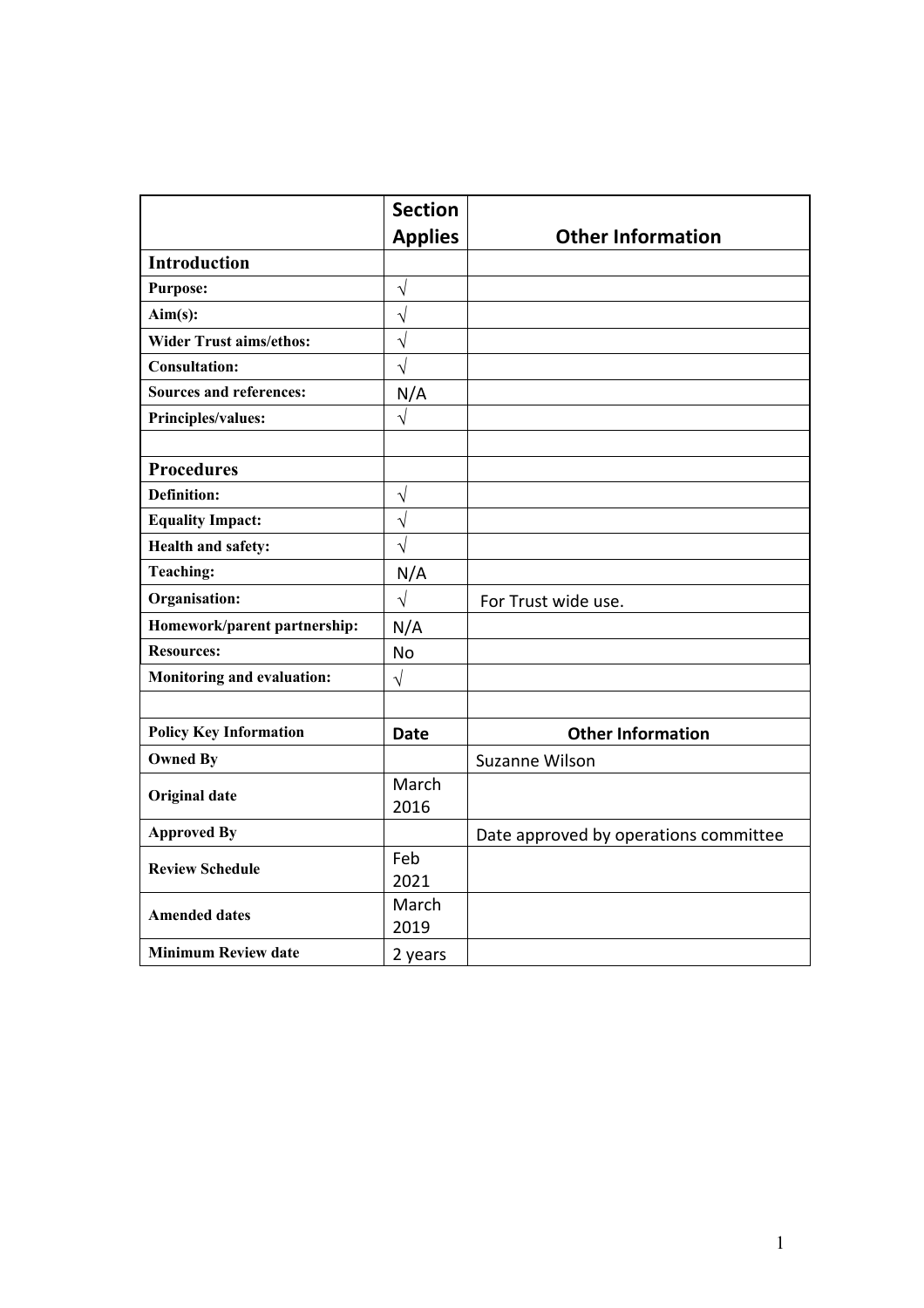

# **Hull Collaborative Academy Trust**

# **Arrival and Collection Policy**

**Date policy produced: March 2019 Produced by: Hull Collaborative Academy Trust Date policy reviewed: March 2021 Reviewed by:** 

Other related academy policies that support this Arrival & Collection policy include:- Attendance, Behaviour, Child Protection, Complaints, Looked After Children, PSHE & Supporting Children with Medical Needs.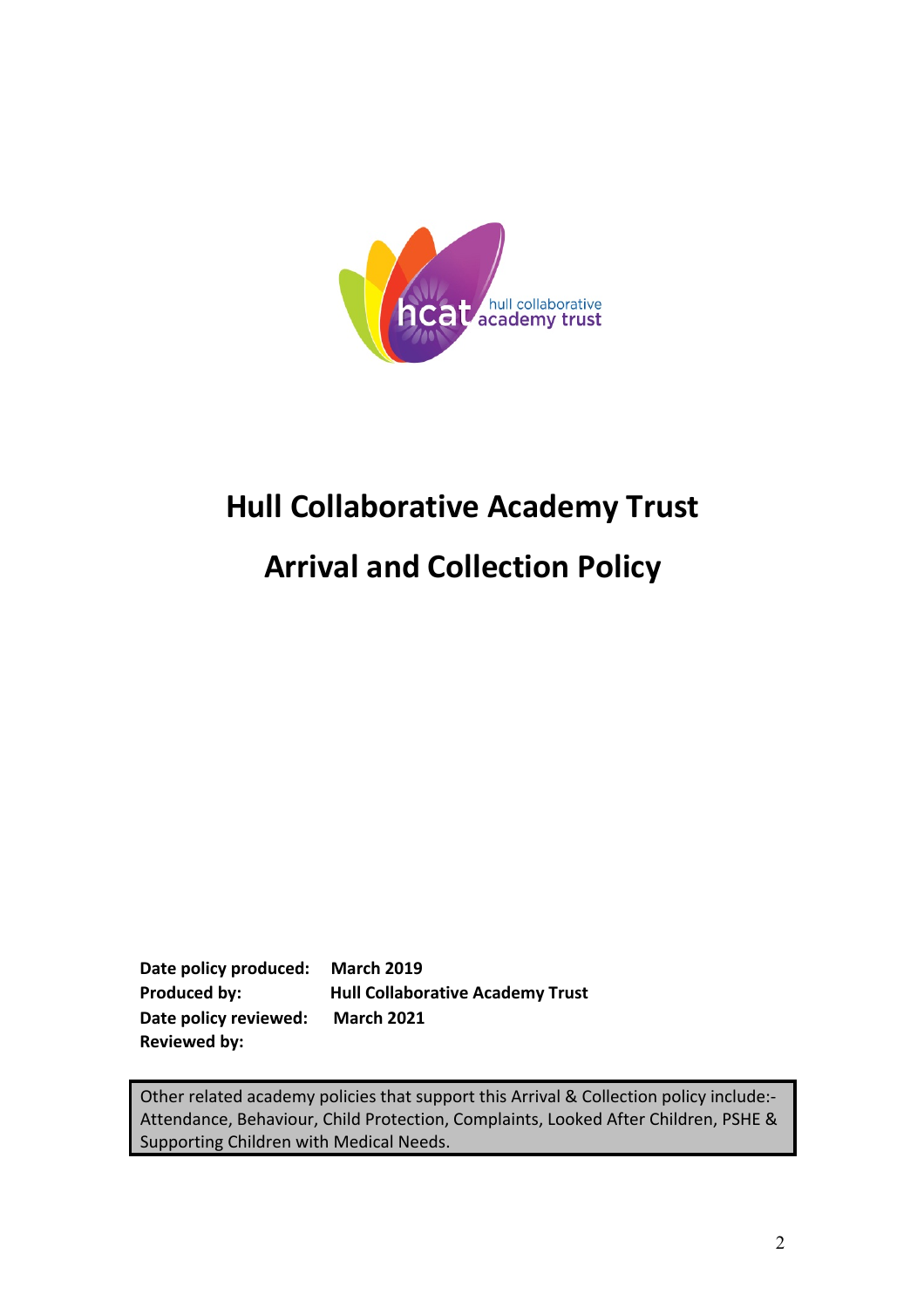# **Policy for the arrival and collection of children**

#### **HCAT Ethos**

HCAT's strapline is 'Children First'. This is central to the organisation's vision, ethos and culture and informs every decision we make. We are fully committed to ensuring pupils within the trust receive the highest quality education and acquire the necessary skills and characteristics to enable them to be happy and successful in life.

At HCAT we do not discriminate against any child or adult on the grounds of race, disability, gender, age, gender reassignment, pregnancy, maternity, religion or belief, sex, or sexual orientation. We embrace the individuality of all our community members and comply fully with the Equality Act 2010.

#### **Introduction**

Our schools have the highest regard for the safety of the children in our care – from the moment they arrive to the moment they depart at the end of the school day.

Regular, punctual attendance at school is crucial if children are to achieve their full potential. Both schools and parents/carers have a responsibility to ensure that children arrive at school on time and are collected promptly at the end of the school day.

It is the responsibility of staff to ensure that an accurate record is kept of all children in school, and that any arrival or departure to and from the premises is recorded in a separate register. Parents must sign when children are taken from the premises earlier than the usual sessions. Similarly, when a child arrives late, parents must report to the front office.

### **Aims**

The aim of this policy is to clarify our arrangements for the arrival and dismissal of children at the beginning and end of the school day, including arrangements for the late collection of children in the case of emergency. This will provide clear guidelines in order to:

- Keep all pupils safe
- Ensure that all members of the school are aware of the correct procedures for the beginning to the end of the school day
- Highlight the importance of parents/carers maintaining clear lines of communication and up to date contact details with school.

### **Arrivals**

At least 1 member of staff will be on duty during the opening times for arriving in the school (See Annex I). Schools do offer a Breakfast Club, prior to the start of the school day. There may be a charge for this club.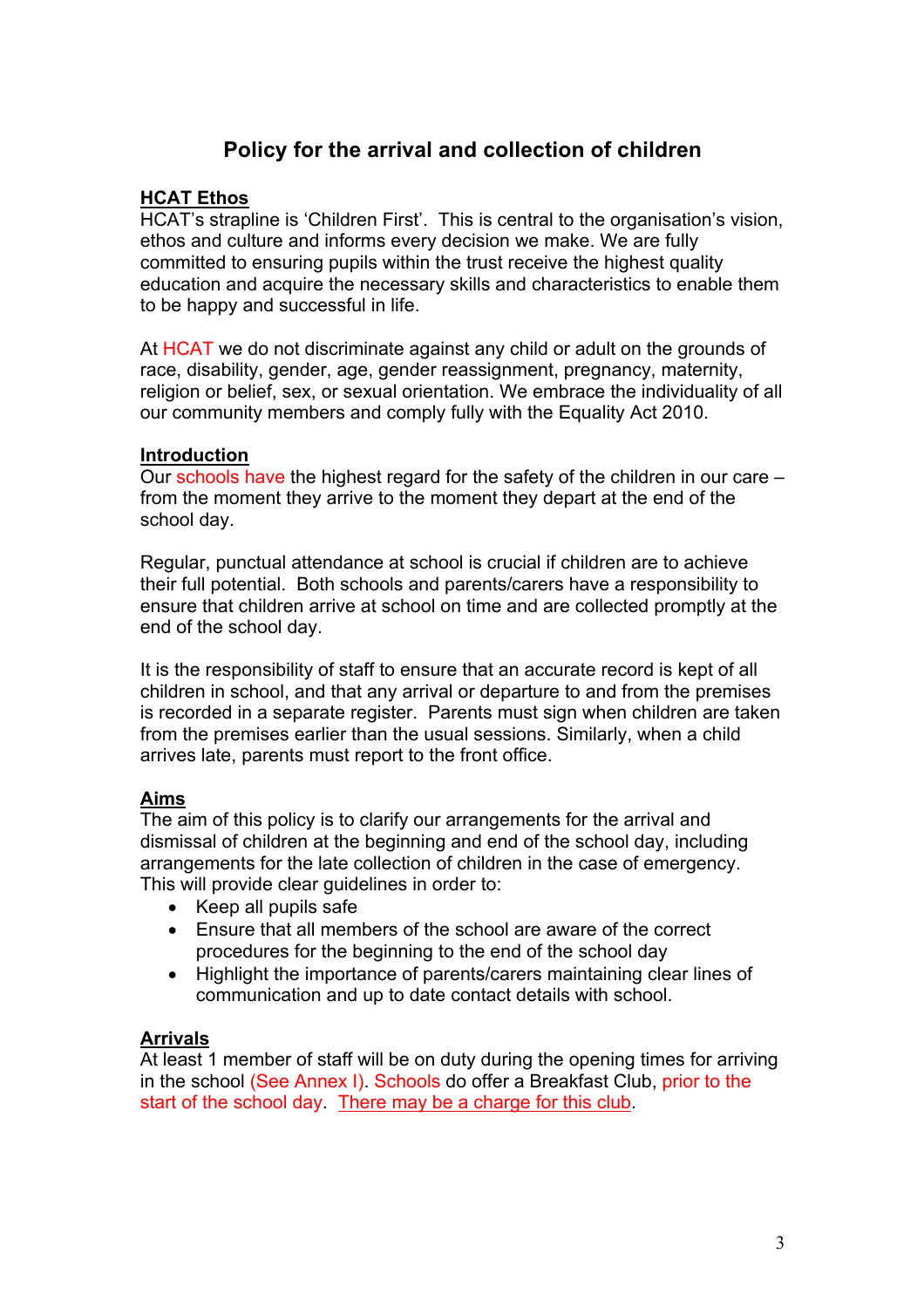**PLEASE NOTE** – We cannot guarantee children will be adequately supervised either before the start of Breakfast Club or before times detailed in Annex I. Any child persistently arriving in advance of either of these start times many lead to advice being sought from Children's Social Care.

Staff are not normally available before school starts, therefore, if a parents/carer would like to speak to a member of staff, they should make an appointment at the office.

Teaching staff will be available in classrooms to greet the children and ensure a good start to the day. Any children arriving after registration will be marked as late and may need to report to the front office for their mark. (See Annex I for registration times)

#### **Start and end times**

Children need to be in class for registration. All teachers are in their areas ready to receive children 10 minutes before the start of the school day. Please refer to Annex I for closing times.

#### **First day absence**

If your child is absent from school parents/carers are required to inform the school, as soon as possible on the first day of absence so that the school is fully informed, as to why your child is not present at school. If notification is not received, our Attendance Officer or a member of staff will endeavour to contact parents/carers to find out why their child is not in school.

#### **Departures**

#### **Foundation and Key Stage One**

UNDER NO CIRCUMSTANCES ARE CHILDREN ALLOWED OFF THE PREMISES WITH ANYONE OTHER THAN AUTHORISED COLLECTORS i.e. THOSE SPECIFIED BY PARENTS/CARERS.

Staff will escort their own class out of the school every night and be on duty. We request that parents/carers wait in the designated areas whilst the member of staff individually dismiss their children. We ask that any parent/carer wishing to speak to a member of staff at the end of the school day waits until all children have been dismissed from their respective areas.

Parents must name the authorised collectors of their child before the child starts school. If there are any changes to these arrangements parents need to inform the school immediately either by contacting the school office or writing to the class teacher. In cases where the new "collector" is unknown to the school, the school will ask for introduction to the new "collector" to ensure they know by sight who is collecting their child. (It is the parents/carers responsibility to ensure the school knows who will be picking up their child.)

If anyone other than authorised collector is collecting permission must be given by the method stated above. This includes children being taken to parties by other children's parents etc...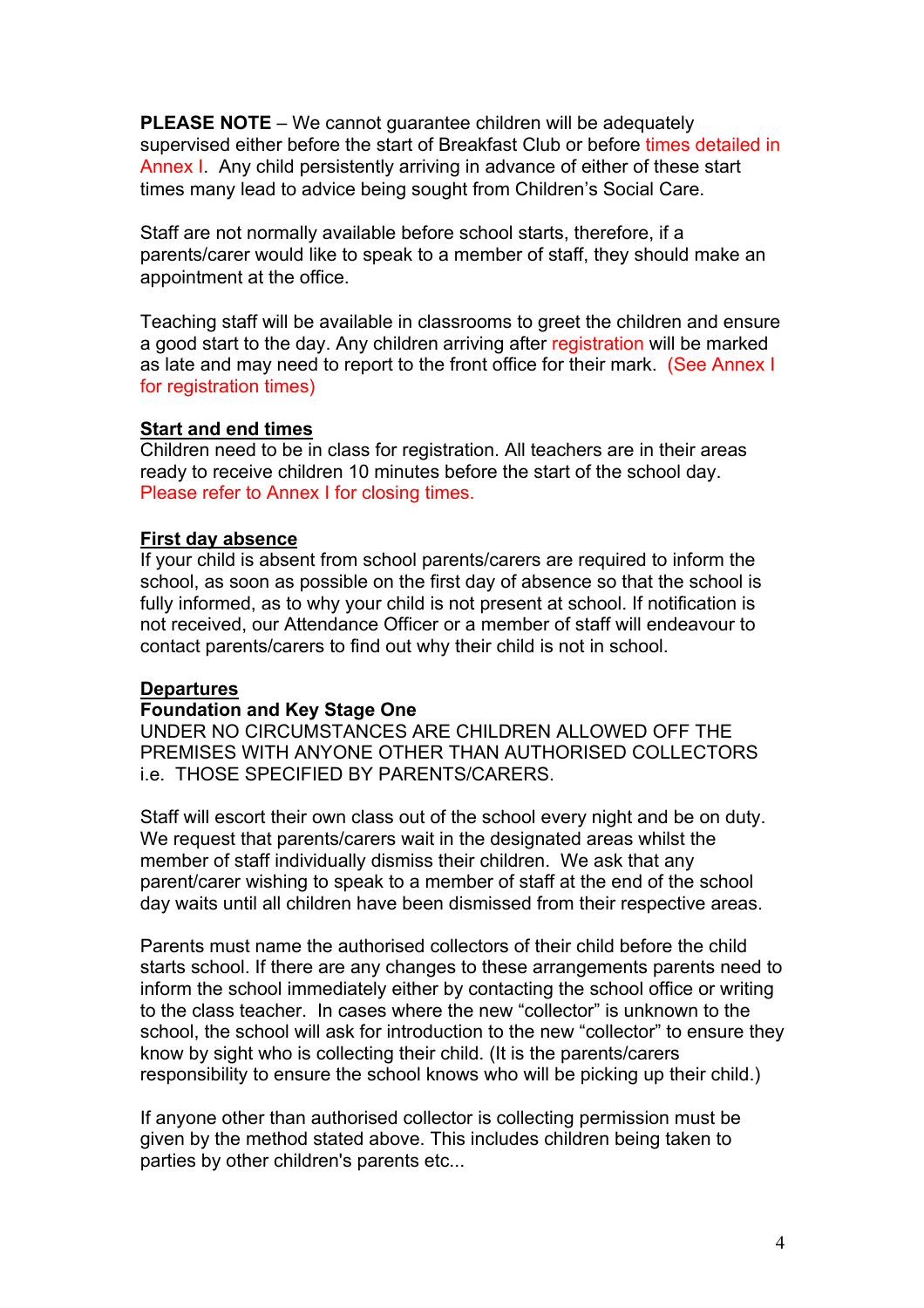If there is request for a specific person not to be allowed to collect a child (e.g. in child protection or custody cases) written evidence or a copy of the court order must be provided to the school by the parents/carers, so the school is fully informed. The school may request a photograph of this person.

If in an emergency, a parent phones and asks for an unauthorised collector to collect the child that day, the school will ask the parent the child's date of birth and also ask the collector, as a security measure. If the collector is unknown to the school, the collector will be required to pick the child up from the school office.

It is the parents/carers responsibility to ensure the safe collection of their children at the end of the school day or at the end of 'After School Clubs' by facilitating the school with the correct and up to date information. If there is any doubt about the collection of a child at the end of the school day in Foundation Key stage or Key Stage One, the class teacher or member of staff in charge of the children is to investigate immediately including phoning all emergency contacts.

All children not collected within 10 minutes are brought to into school where it is safe and warm. If no-one arrives to collect a child and the parent cannot be contacted within half an hour of the end of the school day or after school club, the school may contact Children's Social Care to inform them we have an uncollected child on the premises.

#### **Years Three and Four (transition from procedures in Key Stage One to Key Stage Two)**

The children are seen off the premises at the end of the school day by their class teachers or member of staff responsible for them.

The children are released with the knowledge that if there is no known adult waiting to collect them, they are to return into school, either to the class teacher or the main school office, where there will be members of staff available to support them. At this point the school will make every attempt to contact the legal guardian of the children in order to facilitate safe collection for example phoning emergency contacts. During that time the children will be under the supervision of school staff and therefore safe. If we are unable to make contact with the authorised "collector" after half an hour we may contact Social Services to inform them we have an uncollected child on the premises.

If in an emergency, a parent phones and asks for an unauthorised collector to collect their child that day, the school will ask the parent the child's date of birth. In the case where the "collector" is unknown to the school and child the school will ask that the child is picked up from the school office and the appropriate security question will be asked.

If there is a request for a specific person not to be allowed to collect a child (e.g. in child protection or custody cases) written evidence or a copy of the court order must be provided to the school by the parents/carers, so the school is fully informed. The school may request a photograph of this person.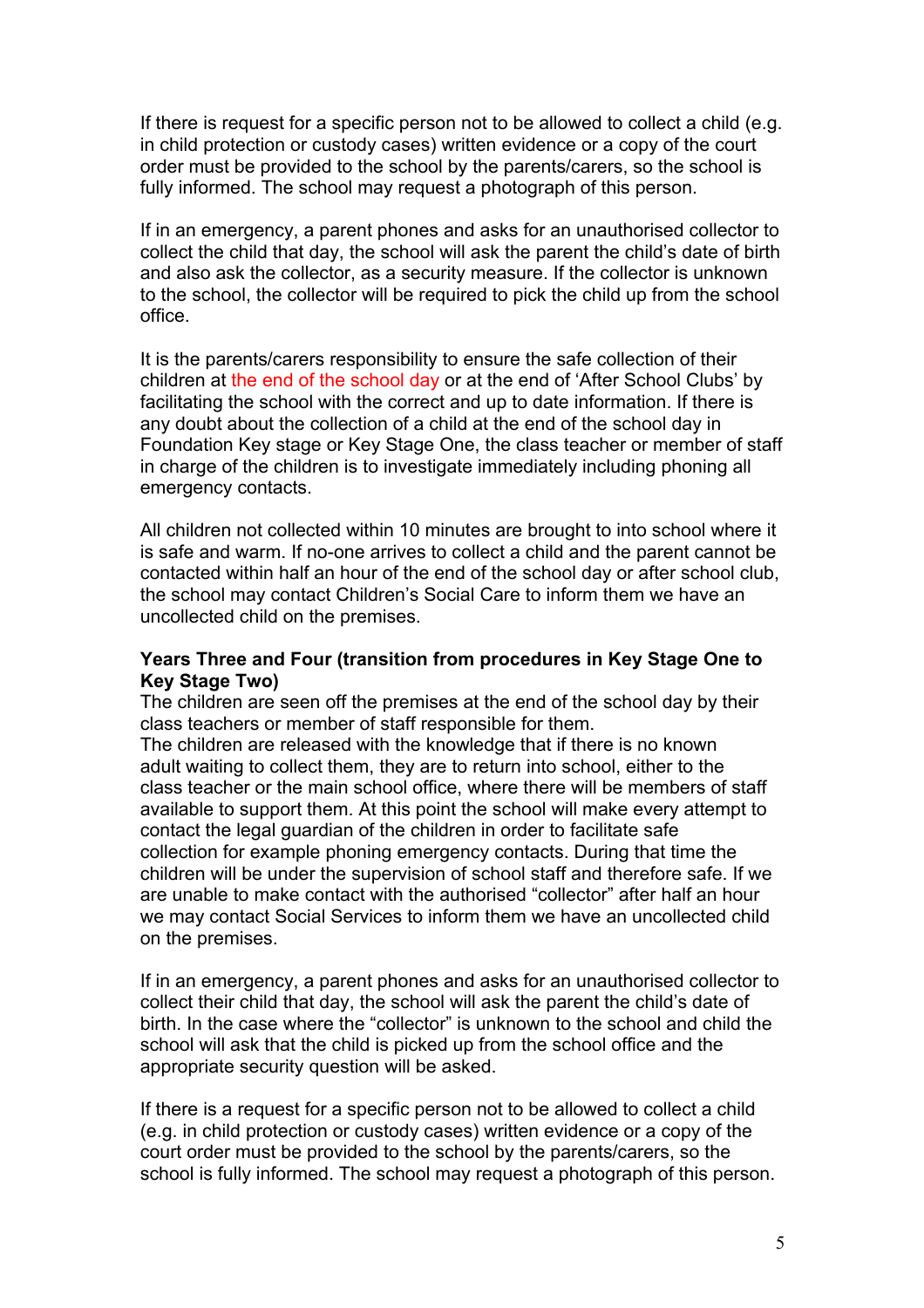In the case of school sporting events / visits etc it is parents/carers responsibility to inform the school who will be picking up their child if it is someone other than the authorised collector.

In some cases, parents/carers have made the choice for their children to walk home by themselves at this stage of their school life. This is of course, the parents/carers prerogative, but the school must be informed of this choice, so records are up to date.

#### **Years Five and Six**

A number of the children in these age groups elect to walk home with their friends and parents/carers have given permission for this to take place. Again, the school must be kept up to date with this information and parents need to understand that they are then responsible for the safe departure of the children from school in this situation. However, every attempt is made to work with parents for the safe collection of their children after school and the same procedures apply as above in all cases of an uncollected child or change of authorised collector, if those procedures are still in place at the request of parents/carers.

Periodically the school will request updates from parents regarding all issues of safety, be they contact details, collection details or medical information. These requests appear in school newsletters or separate information letters to parents. At all times the responsibility remains with the parents/carers to keep the school informed of any changes to arrival, collection or other procedures.

#### **Our Safeguarding Duty**

Any person who appears unfit to take full responsibility for the child he/she has arrived to collect will not be allowed to take the child from the premises. If the said person is parent or carer of the child in our care, we will try to contact other contact names on the school data sheet. If that is not possible and the situation cannot be resolved, plus we feel that the child is at risk, we will contact either Children's Social Care or the police.

#### **Persistent Late Collection**

If parents/carers are regularly late collecting their children from school, the Attendance Officer or Designated Safeguarding Lead will make contact to discuss the matter further. If no improvements are made, the matter may be referred to Children's Social Care.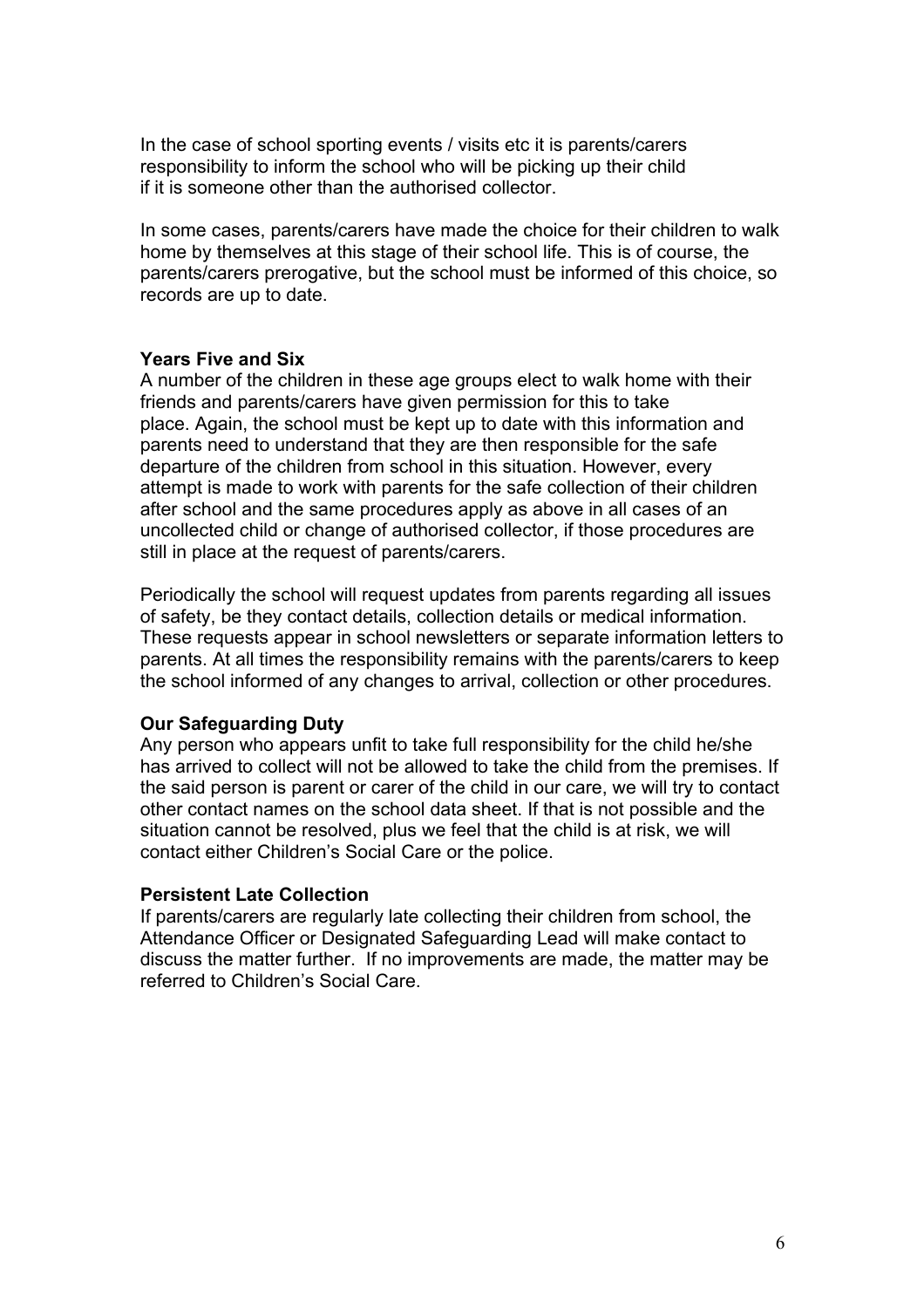

## The following people have my permission to pick up my child/children

......................................................, in Class ..........

| Name: | Relationship to child |
|-------|-----------------------|
|       |                       |
|       |                       |
|       |                       |
|       |                       |
|       |                       |

**Should any changes occur, please inform the School Office as soon as** 

**possible.**

Thank you



**Appendix 2**